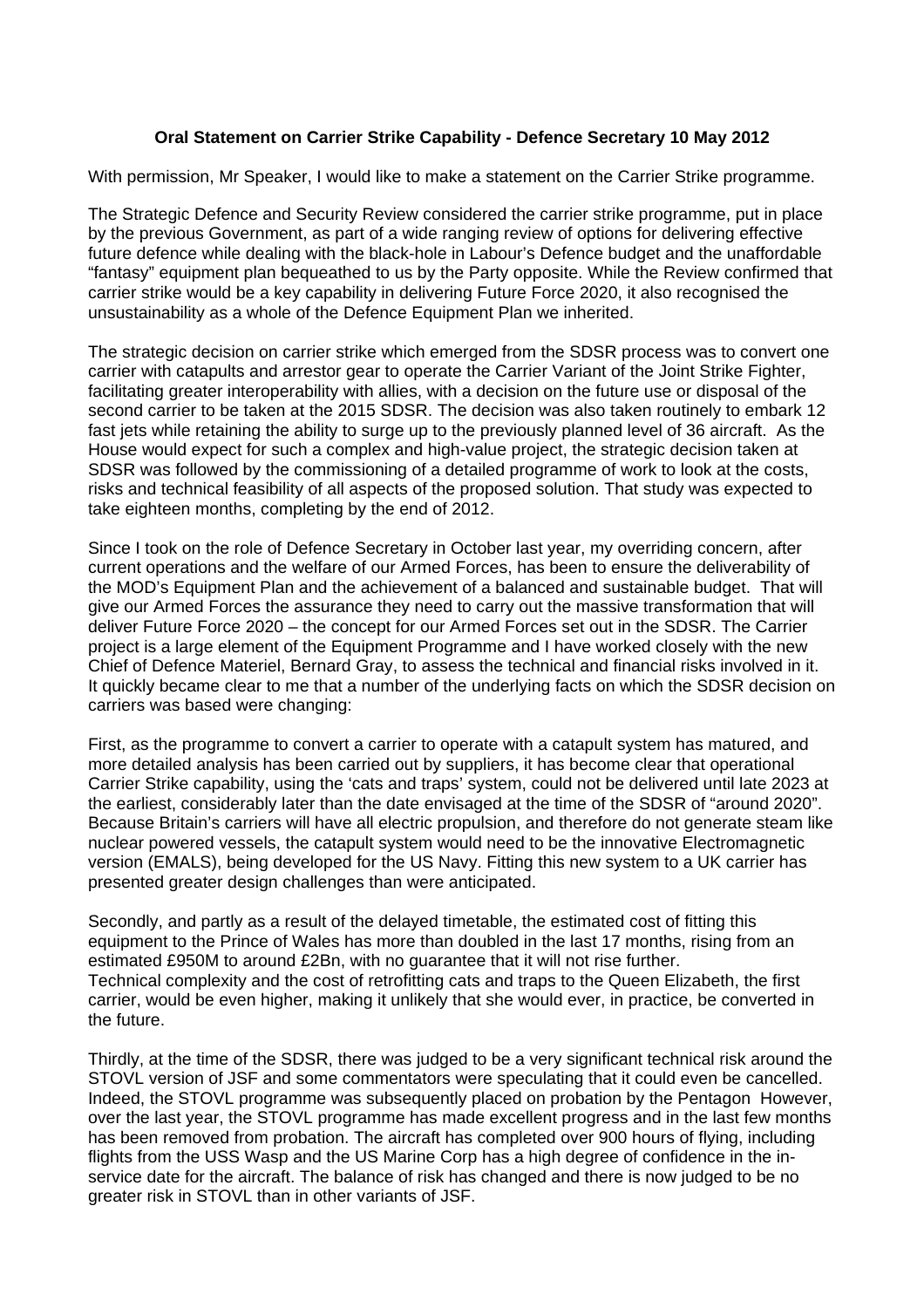And fourthly, further work with our allies on the best approach to collaborative operation has satisfied us that joint maritime task groups involving our carriers, with co-ordinated scheduling of maintenance and refit periods, and an emphasis on carrier availability, rather than cross-deck operations, is the more appropriate route to optimising alliance capabilities.

Mr Speaker, when the facts change, the responsible thing to do is to examine the decisions you have made and to be willing to change your mind.

However inconvenient that may be. Doing what is right for Britain. Not burying your head in the sand and ploughing on regardless, as the last Government so often did. A persistent failure to observe this simple principle is at the root of many of the MOD budget problems that we inherited from the party opposite. I do not intend to repeat their mistakes.

The decision taken in the SDSR to proceed with a carrier strike capability, despite the massive challenges we faced with the MOD's budget, was the right decision.

The decision to seek to contain costs, by going for "cats and traps"; on a single carrier with greater interoperability with allies, and the cheaper CV version of the JSF aircraft, was also the right decision, based on the information available at the time.

But the facts have changed. I am not prepared to accept a delay in regenerating Britain's carrier strike capability beyond the timetable set out in the SDSR.

And I am not prepared to put the equipment plan, which will support Future Force 2020, at risk of a billion-pound plus increase in the carrier programme and unquantifiable risk of further cost rises. So, I can announce today that the National Security Council has agreed not to proceed with the "cats and traps" conversion, but to complete both carriers in STOVL configuration. This will give us the ability to use both carriers to provide continuous carrier availability - at a net additional operating cost averaging about £60M per year. As we set out in the SDSR, a final decision on the use of the second carrier will be taken as part of SDSR 2015.

We will switch the order for JSF aircraft from CV to STOVL, which we can do without delaying delivery and, by making this announcement today, we can plan on the basis of the first operational aircraft being delivered with a UK weapons fit package.

We expect HMS Queen Elizabeth to be handed over to the Navy in early 2017 for sea trials. We expect to take delivery of our first test aircraft in July of this year, and we expect the first production aircraft to be delivered to us in 2016, with flying from the Queen Elizabeth to begin in 2018, after her sea trials are complete.

We have discussed this decision with the French Government and with the United States. The French confirm that they are satisfied with our commitment to jointly planned carrier operations to enhance European-NATO capability.

The United States, on whose support we would rely in regenerating either type of carrier capability, has been highly supportive throughout this review and I would like to record my personal thanks to the Secretary of Defense, the Pentagon, the Navy and the Marine Corps for their high level of engagement with us. I spoke to Secretary Panetta last night and he confirmed the US willingness to support our decision and its view that UK carrier strike availability and our commitment to the JSF programme are the key factors.

The Chief of the Defence Staff and his fellow Chiefs of Staff – all of them – endorse this decision as the quickest and most assured way now to deliver carrier strike as part of an overall affordable equipment programme that will support Future Force 2020.